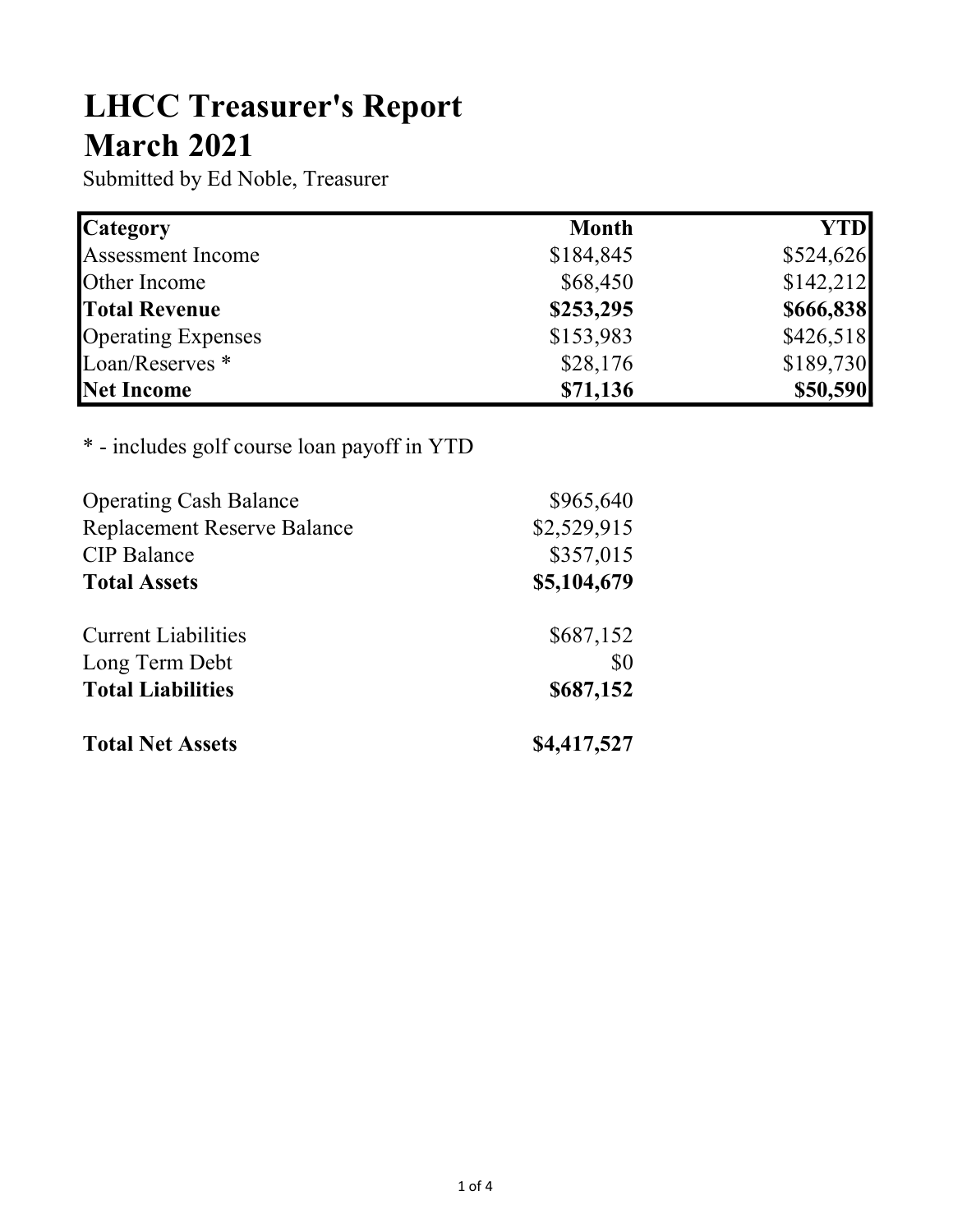## Lake Holiday Country Club, Inc. Profit Loss Budget vs Actual (Hybrid Method) General Fund Supplementary Information For the Month Ended March 31, 2021 and the Three Months Then Ended

| <b>HYBRID ACCRUAL BASIS EXPENSES</b>             | March 2021     |               |                 |
|--------------------------------------------------|----------------|---------------|-----------------|
|                                                  | <b>Actual</b>  | <b>Budget</b> | Variance        |
| <b>Income (Cash Basis)</b>                       |                |               |                 |
| Total 4000 · Assessment Revenue                  | 184,845.34     | 158,446.00    | 26,399.34       |
| Total 4300 · Other Income                        | 68,450.38      | 43,407.00     | 25,043.38       |
| <b>Total Income (Cash Basis)</b>                 | 253, 295. 72   | 201,853.00    | 51,442.72       |
| <b>Expense</b>                                   |                |               |                 |
| Total 5000 · Administrative Expenses             | 10,452.30      | 13,000.00     | 2,547.70        |
| Total 5100 · Personnel                           | 39,164.48      | 49,561.00     | 10,396.52       |
| Total 5200 · Taxes & Licenses                    |                | 500.00        | 500.00          |
| Total 5800 · Committee Expenses                  | 1,939.18       | 667.00        | (1,272.18)      |
| 5900 · Utilities                                 |                |               |                 |
| Total 5900 · Utilities                           | 7,422.72       | 6,474.00      | (948.72)        |
| Total 6100 · As Needed Contracts & Services      | 16,234.11      | 18,624.00     | 2,389.89        |
| Total $6200 \cdot$ Material & Supplies           | 34,027.74      | 11,666.00     | $(22,361.74)$ * |
| Total 7050 · Long Term Capital Assets            | 10,733.0       | 10,733.0      |                 |
| Total 6900 · Other Expenses                      |                |               |                 |
| <b>Total General Fund Expenses</b>               | 153,982.78     | 157,084.00    | 3,101.22        |
| 6930 · Total Golf Course Loan Repayment          | $\blacksquare$ | 3,220.00      | 3,220.00        |
| <b>Transfers to Reserves (Use of Funds)</b>      |                |               |                 |
| <b>Replacement Reserve Contributions</b>         | 28,176.00      | 28,176.00     |                 |
| <b>Total Transfers to Reserve/Loan Repayment</b> | 28,176.00      | 31,396.00     | 3,220.00        |
| <b>General Fund - Net Income (Loss)</b>          | 71,136.94      | 13,373.00     | 57,763.94       |

\* - includes Kubota motor repair and equipment rental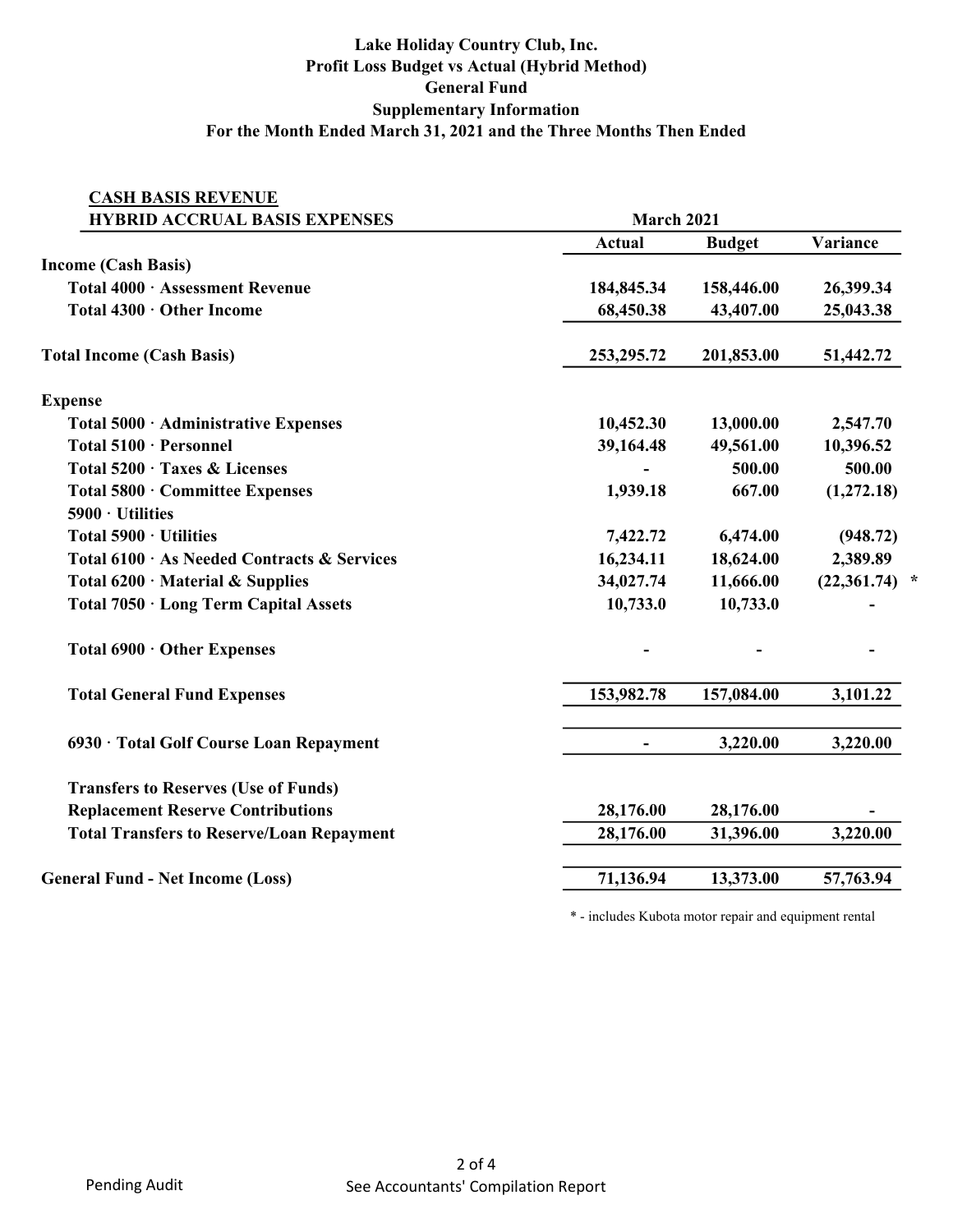## Lake Holiday Country Club, Inc. Profit Loss Budget vs Actual (Hybrid Method) General Fund Supplementary Information For the Month Ended March 31, 2021 and the Three Months Then Ended

| <b>CASH BASIS REVENUE</b>                        |                 |               |              |
|--------------------------------------------------|-----------------|---------------|--------------|
| <b>HYBRID ACCRUAL BASIS EXPENSES</b>             | 2021 YTD Totals |               |              |
|                                                  | <b>Actual</b>   | <b>Budget</b> | Variance     |
| <b>Income (Cash Basis)</b>                       |                 |               |              |
| Total 4000 · Assessment Revenue                  | 524,625.82      | 475,338.00    | 49,287.82    |
| Total 4300 · Other Income                        | 142,212.87      | 101,791.00    | 40,421.87    |
| <b>Total Income (Cash Basis)</b>                 | 666,838.69      | 577,129.00    | 89,709.69    |
| <b>Expense</b>                                   |                 |               |              |
| Total 5000 · Administrative Expenses             | 32,172.21       | 39,000.00     | 6,827.79     |
| Total 5100 · Personnel                           | 129,431.75      | 148,683.00    | 19,251.25    |
| Total 5200 · Taxes & Licenses                    |                 | 2,650.00      | 2,650.00     |
| Total 5800 · Committee Expenses                  | 2,314.18        | 2,001.00      | (313.18)     |
| $5900 \cdot$ Utilities                           |                 |               |              |
| Total 5900 · Utilities                           | 21,655.53       | 19,422.00     | (2, 233.53)  |
| Total 6100 · As Needed Contracts & Services      | 35,084.43       | 36,622.00     | 1,537.57     |
| Total $6200 \cdot$ Material & Supplies           | 69,346.15       | 53,798.00     | (15,548.15)  |
| Total 7050 · Long Term Capital Assets            | 32,199.00       | 32,199.00     |              |
| Total 6900 · Other Expenses                      |                 |               |              |
| <b>Total General Fund Expenses</b>               | 426,518.13      | 467,277.00    | 40,758.87    |
| 6930 · Total Golf Course Loan Repayment          | 105,202.25      | 9,660.00      | (95, 542.25) |
| <b>Transfers to Reserves (Use of Funds)</b>      |                 |               |              |
| <b>Replacement Reserve Contributions</b>         | 84,528.00       | 84,528.00     |              |
| <b>Total Transfers to Reserve/Loan Repayment</b> | 189,730.25      | 94,188.00     | (95, 542.25) |
| <b>General Fund - Net Income (Loss)</b>          | 50,590.31       | 15,664.00     | 34,926.31    |
|                                                  |                 |               |              |